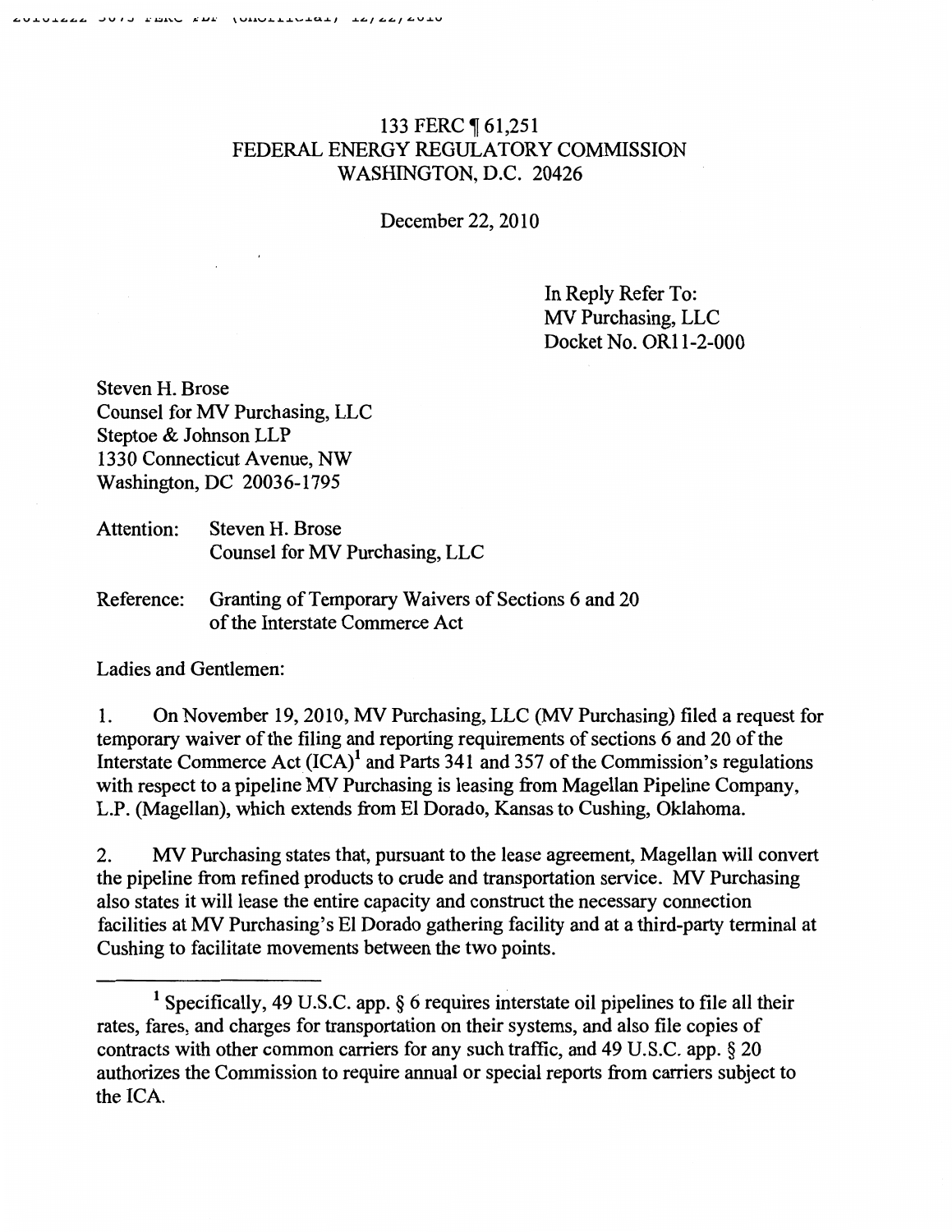## Docket No. OR11-2-000 -2-

3. MV Purchasing states that it is responsible for all governmental regulatory compliance involving transportation of crude oil on the leased pipeline segment. MV Purchasing anticipates that the leased pipeline will be ready for service in early January 2011.

~

4. MV Purchasing further states that the leased pipeline will be used exclusively to transport Cushing crude oil owned by MV Purchasing, that no third party shipper has requested transportation on the line, and that MV Purchasing is not aware of any shipper that intends to request such transportation service. MV Purchasing explains that the connection to its El Dorado facility will be the only origin point and that there are no interconnections with any other pipeline between the El Dorado origin and the Cushing destination on the leased pipeline. Further, MV Purchasing is not aware of any person that intends to seek such a connection.

5. The Commission has previously granted temporary requests for waiver of the filing and reporting requirements of sections 6 and 20 of the ICA.<sup>2</sup> The Commission granted these waivers based on the fact that (1) the pipelines (or their affiliates) own 100 percent of the throughput on the line; (2) there is no demonstrated third-party interest in gaining access to or shipping upon the line; (3) no such interest is likely to materialize; and ( 4) there is no opposition to granting the waivers. In these cases, the Commission determined there were no active third-party shipper interests to protect under the ICA, and therefore, temporary waivers of the section 6 and 20 filing and reporting requirements were warranted. However, the Commission granted the waivers, subject to revocation should circumstances change, and required the pipelines to keep their books and records in a manner consistent with the Commission's Uniform System of Accounts.

6. MV Purchasing's request for waiver is similar to previous requests from pipelines that received waivers of the filing and reporting requirements of ICA sections 6 and  $20<sup>3</sup>$ MV Purchasing's leased pipeline has no intermediate interconnections with other pipelines, and all of the products to be transported on the leased line will be owned by MV Purchasing. Further, no third party has requested transportation service on the leased line, and MV Purchasing is not aware of any third party intending to do so. Lastly, there is no opposition to the waiver request.

<sup>2</sup> Sinclair Oil Corp., 4 FERC ¶ 62,026 (1978) (Sinclair); Hunt Refining Co. and *East Mississippi Pipeline Co.,* 70 FERC ~ 61,035 (1995) *(Hunt); Ciniza Pipe Line Inc.,*  73 FERC ~ 61,377 (1995) *(Ciniza); Enbridge Pipelines (NE Texas Liquids) L.P.,*  110 FERC ~ 61,159 (2005) *(Enbridge); Whiting Oil and Gas Corp.,* 131 FERC ~ 61,263 (2010).

<sup>3</sup> Waiver of the filing requirements pursuant to sections 6 and 20 of the ICA also includes waiver of Parts 341 and 357 of the Commission's regulations, which implement the filing requirements of sections 6 and 20 of the ICA.

 $\mathcal{L}$